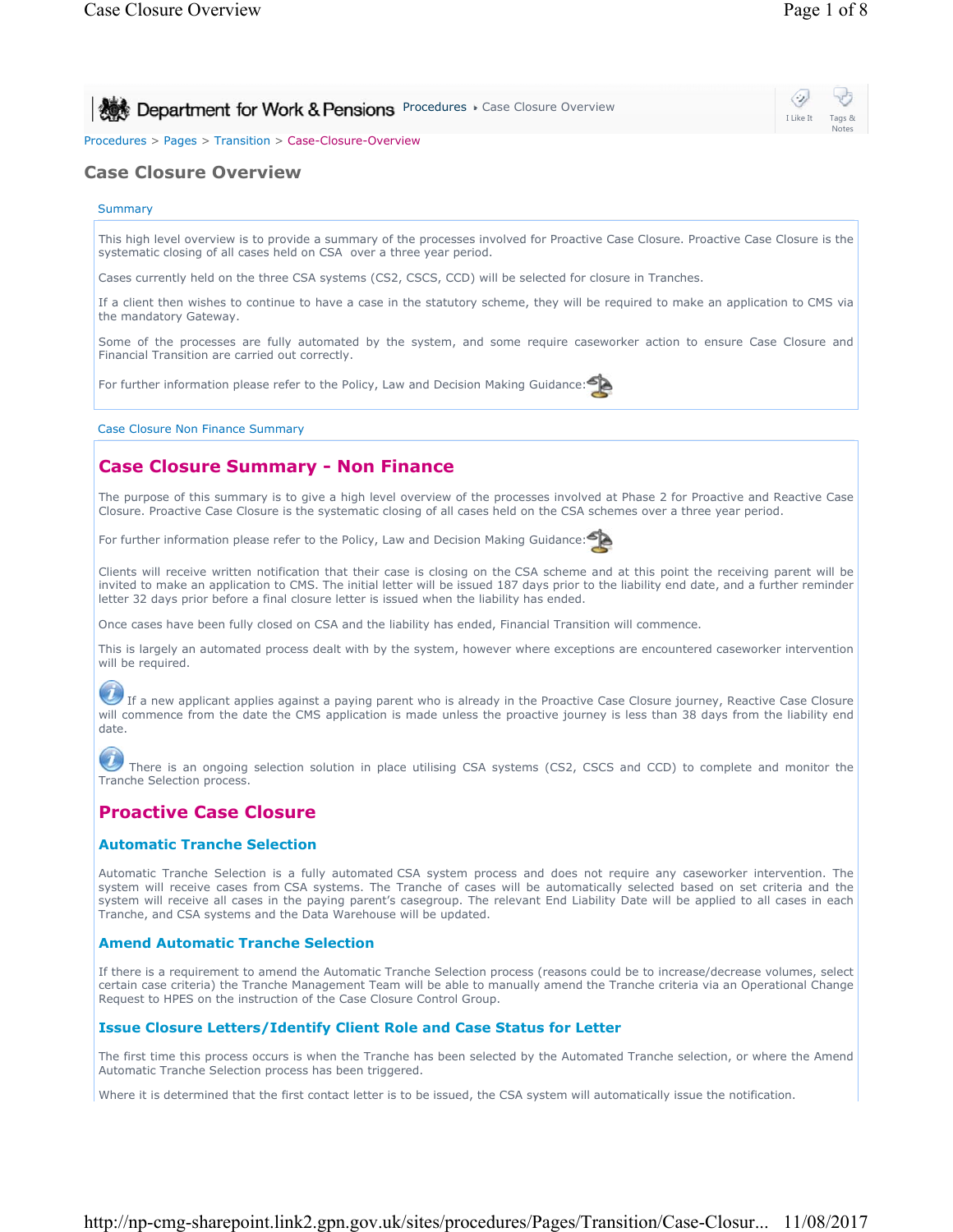Before generating any letters the system will always check whether there is a valid address for the client, where no valid address exists a letter will not be issued. If there is a client representative identified then a separate covering letter will be created to be issued to the representative with a copy of the client's letter.

Case Closure specific notifications may be suppressed from issue on the legacy systems for various reasons (for example clients marked as DLO on a legacy system or where a client has recently deceased) when this occurs a report is issued to the legacy team responsible and they will arrange for a clerical notification to be issued. Although the letters are suppressed case closure is not halted.

# **Reactive Case Closure**

### **Reactive Case Closure Summary**

Reactive Case Closure is triggered when an eligible applicant applies to CMS and the named paying parent has a CSA case with ongoing maintenance, or has a CSA scheme arrears only case. All other Receiving parents associated with that paying parent i.e. in the paying parent case group will move over to the new scheme. The timescales for the move will depend on whether the CSA case has ongoing maintenance, has ongoing maintenance and arrears or is arrears only.

### **Case Closure (Reactive) - Invoke**

Reactive Case Closure of a CSA Receiving parent to CMS occurs when an eligible applicant applies to CMS and the named Paying parent has either a CSA case with ongoing maintenance or an arrears only case.

The system will calculate the transition date (T-Date) **as 38 days** from the date that the new application is received, to ensure that the ending of the liability on CSA **does not disrupt continuity of liability if the client wishes to make an application to CMS**. If a client then wants to continue to have a case in the statutory scheme they will be required to make an application to CMS via the Gateway **and the effective date of application will be set to T-Date + 1 day**.

## **CSA Transition Request (LTR) Summary**

When an application is received to CMS, a Look Up is performed by the Data Warehouse to check if the paying parent named is a paying parent on one or more active cases on a CSA system. An electronic file specific to each CSA scheme system is sent to request Case Closure; these are known as LTRs (CSA scheme Transition Requests).

When the CSA scheme teams receive these files, they will determine what action is required to allow the cases to close on CSA scheme and move across to CMS.

### **Manually Issue Reactive Legacy Transition Requests (LTRs)**

This procedure details the steps a caseworker should take to manually trigger LTR1, 2 and 3 to CSA systems when reactive Case Closure is triggered.

#### Case Closure Finance Summary

# **Case Closure Finance**

The purpose of this summary is to provide a high level overview of the processes involved at Phase 2 for Case Closure Finance. For further details please refer to the Policy, Law and Decision Making Guidance:

## **Arrears - Receive CSA Balance**

Once all cases in the paying parent's casegroup have closed down on CSA, any positive arrears balances will be automatically transferred to the CMS from CSA.

#### **Arrears – Clerical Report CSA Process**

When the residual arrears balance report is received from CSA scheme clerically (for example when the case is nationally sensitive), caseworkers will need to check to see if there is an existing CMS case that needs residual arrears to be added, if there is an Add/Correct CMS Arrears service request (SR) will need to be generated.

Where there are residual arrears but no existing CMS case, an arrears only application SR must be generated.

#### **Case Closure Arrears - Reconcile**

If it is identified during this process that there are outstanding arrears on one or more of the CSA systems, the completeness and accuracy of the movement of the arrears need to be checked.

This procedure provides a high level summary of how the reconciliation tool will check arrears balances.

The reconciliation tool is an offline Excel-based product that will compare reports from a number of sources to ensure the arrears transitioned onto the CMS match what has left the CSA scheme.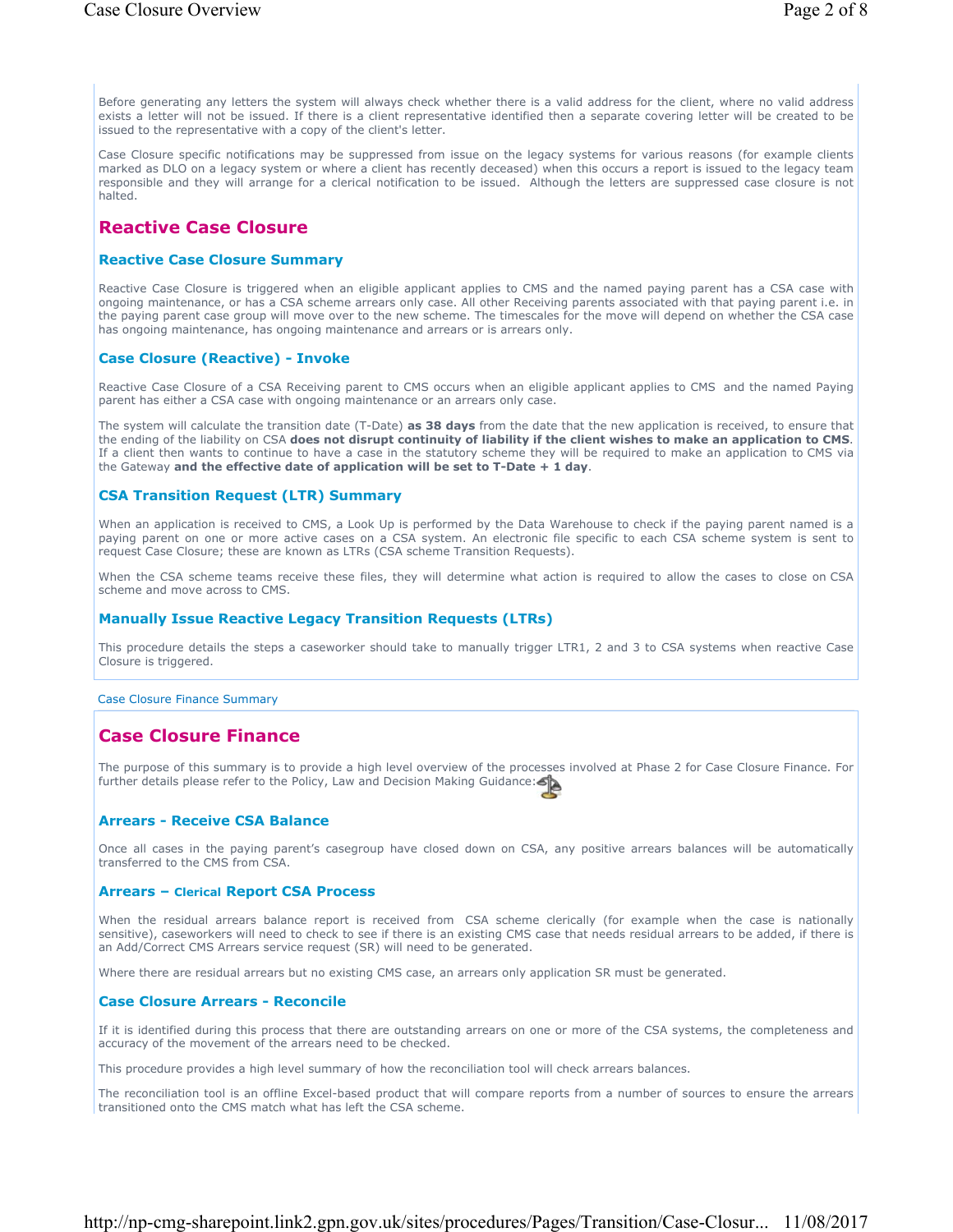## **Manual handling - Case Closure Case Data Capture Summary**

The purpose of this summary is to provide an overview of what action caseworkers will need to take when it is identified during the lookup process that Reactive Case Closure is required.

This action will be taken by the same caseworkers performing the lookup, and they will be required to access the CSA scheme system where the client/s casegroup is held, and complete the minimum case data template.

## **Arrears - CSA Manually Add/Correct Balance**

Where residual arrears are to be manually transferred onto an existing case on CMS, these arrears are transferred via an offline report. Once transferred, the arrears may need to be amended (e.g. to correct any errors or following a change to the arrears balance). This change may be due to an offline change of circumstances (CofC) or appeal carried over from CSA scheme.

This process will guide the caseworker through the required steps to ensure the correct arrears balances are transferred.

## **Determine Action Following Financial Transition**

Once financial transition has completed, and any residual arrears have been added to the paying parent's casegroup, the system will automatically check if there are arrears owing to the receiving parent from the CSA scheme.

If the receiving parent requested their arrears to be written off, yet arrears still remain owing the system will generate an SR for this to be investigated and actioned accordingly.

After this process has been completed, the system will determine what action needs to be taken next depending on the information supplied by Legacy Interface.

## **DCA - Arrears identify and locate**

Where a CSA schem case has payments received from a Debt Collection Agency (DCA) at the point of Case Closure, these payments will need to be allocated to CMS. If payments are being received from a DCA and the case has not yet transitioned, the CMS caseworker will need to monitor the case and set a flag for manual allocation once financial transition has been completed.

### **Financial Transition Arrears Summary**

During Phase 1, the Data Warehouse was not fully-functional, meaning the majority of information needed to be added to CMS, from CSA manually. From Release 25 this process will be automated; unless a case exception is encountered.

This process provides details of the actions taken by the system to create an arrears only case on CMS and add the associated arrears. It also provides guidance on exceptions which may occur and require manual intervention.

#### **Case Closure Exceptions**

During the case closure process, there may be exceptional circumstances which result in a casegroup needing to be handled as an exception. This can happen at any stage of the case closure journey.

This procedure provides a high level overview of how exceptional circumstances will be handled during the case closure journey.

Notification of any exception can be received either from CSA data via off line reports or direct notification from CSA caseworkers.

Depending on the type of exception, different actions need to be taken in order for the case / casegroup to be dealt with effectively.

Resolve Case Closure Finance Exceptions

The purpose of this procedure is to investigate and resolve issues that have caused exceptions that are generated during the Add Arrears from Legacy or Generate Arrears Only Case processes.

Where, as part of adding arrears from CSA to an existing CMS case or casegroup an error is encountered, or where as part of generating an arrears only case, the case cannot be created or is created with missing data, CMS will automatically generate a Manual Handling work item, which will either be routed to the case owner (where a casegroup exists), or sent to the caseworkers on the off line recalculations and financial transition team (where no case/casegroup currently exists)

## **Enforcement - Liability Order Actions - Check CSA**

If when completing the CSA scheme Add/Correct Arrears Balance process it is identified that there are ongoing enforcement / liability order (LO) actions on a case that is transitioning, caseworkers on the recalculation and financial transition team will need to generate SRs for each enforcement action / ongoing LO.

## **Liability Order CSA - Input**

During the Case Closure process, where it has been identified during the check Enforcement/Liability Order Actions procedure that a liability order (LO) is in force for any of the arrears that have been transferred onto the CMS from CSA, you will need to enter the LO details onto the system.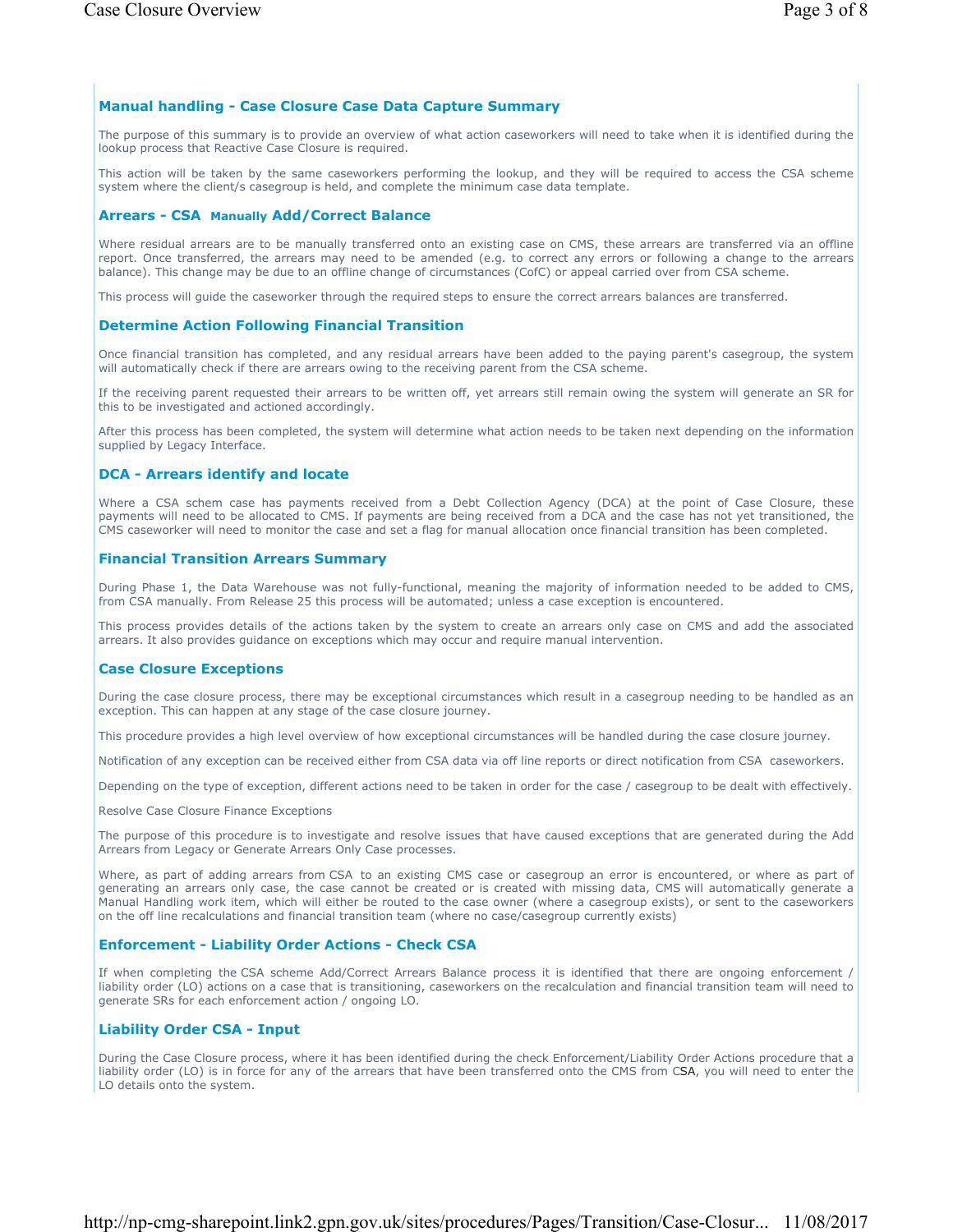### **Enforcement - Actions CSA Input**

When it has been identified that there are ongoing enforcement actions on a case that is being transitioned, the caseworkers on the financial transition will need to record the enforcement actions on the system and refer the service request (SR) to the enforcement team for consideration.

### **Maintain CSA Arrears**

Where payments have been received on any of the CSA systems and the clerical case database (CCD) and the client's case has been closed due to Case Closure, these payments automatically transfer to the CMS account. CSA makes daily payments to this account and each paying parent payment is recorded in an electronic file. The information included in the electronic file is the paying parents national insurance number (NINO), paying parents forename/s and surname, the CSA scheme receipt reference number and the value of the receipt.

#### **CSA Information Received - Update 2012**

Where a CSA caseworker identifies that there is ongoing case action on a CSA case that is due to be transitioned, and that they will be unable to complete these actions within the Case Closure timeframe, they will be required to contact the CMS owning caseworker by phone to advise them of the outstanding actions.

The CMS caseworkers will then have to generate an SR to ensure that the partially complete CSA actions are continued.

For example, if there was an outstanding appeal on CSA, the CMS caseworker would need to generate an Escalated Enquiries / Appeals service request (SR)

### **CSA Information Required - Contact Case Worker**

When financial transition to CMS has been completed, but there is a complaint or appeal received on the CMS case that will require CSA action or information, the CMS caseworker will need to contact the CSA caseworker to discuss the CSA work required. The CMS caseworker will firstly need to identify the appropriate CSA scheme caseworker by checking the CSA systems i.e. CSCS, CS2 and the clerical case database (CCD).

Once the CSA caseworker has been identified, the CMS caseworker will need to call the CSA scheme caseworker to provide an explanation of what actions need to be performed on the CSA systems. If the CSA caseworker is unavailable, the CMS caseworker will need to contact the CSA scheme team leader.

#### **CSA Payments to CMS Summary**

When a payment is mistakenly paid to CSA for a client on CMS, investigations will be made to establish who the payment should be assigned to before the funds are transferred to CMS.

#### **Manual Handling - CSA look up (Applicant)**

This procedure details the manual look up process the caseworker will follow if the applicant look up results from data warehouse differ from the responses given by the client to the questions about CSA at application.

This procedure also signposts to CSA scheme look up - corrective action procedure if required ie if the result held on the system is incorrect.

#### **Manual Handling - CSA look up (Paying Parent)**

This procedure details the manual look up process the caseworker will follow if the paying parent look up results from data warehouse differ from the responses given by the client to the questions about CSA at application.

This procedure also signposts to the CSA scheme look up - corrective action procedure if required ie if the result held on the system is incorrect.

#### **Manual Handling - CSA look up (Paying Parent Partner)**

This procedure details the manual look up process the caseworker will follow if the paying parent partner look up results from data warehouse differ from the responses given by the client to the answers about CSA scheme at application/change of circumstances.

This procedure also signposts to the CSA scheme look up - corrective action procedure if required ie if the result held on the system is incorrect.

#### **CSA look up - corrective action**

This procedure details the corrective action to take on a case, where the results of the automated CSA scheme look up are different to the results of the manual CSA scheme look up, carried out by caseworkers.

### **Manual Handling Exceptions - CSA Look up (Applicant)**

This procedure details the steps a caseworker should take to carry out a manual applicant look up on CSA scheme systems if the automated data warehouse CSA scheme look up fails and generates a manual handling applicant look up service request.

## http://np-cmg-sharepoint.link2.gpn.gov.uk/sites/procedures/Pages/Transition/Case-Closur... 11/08/2017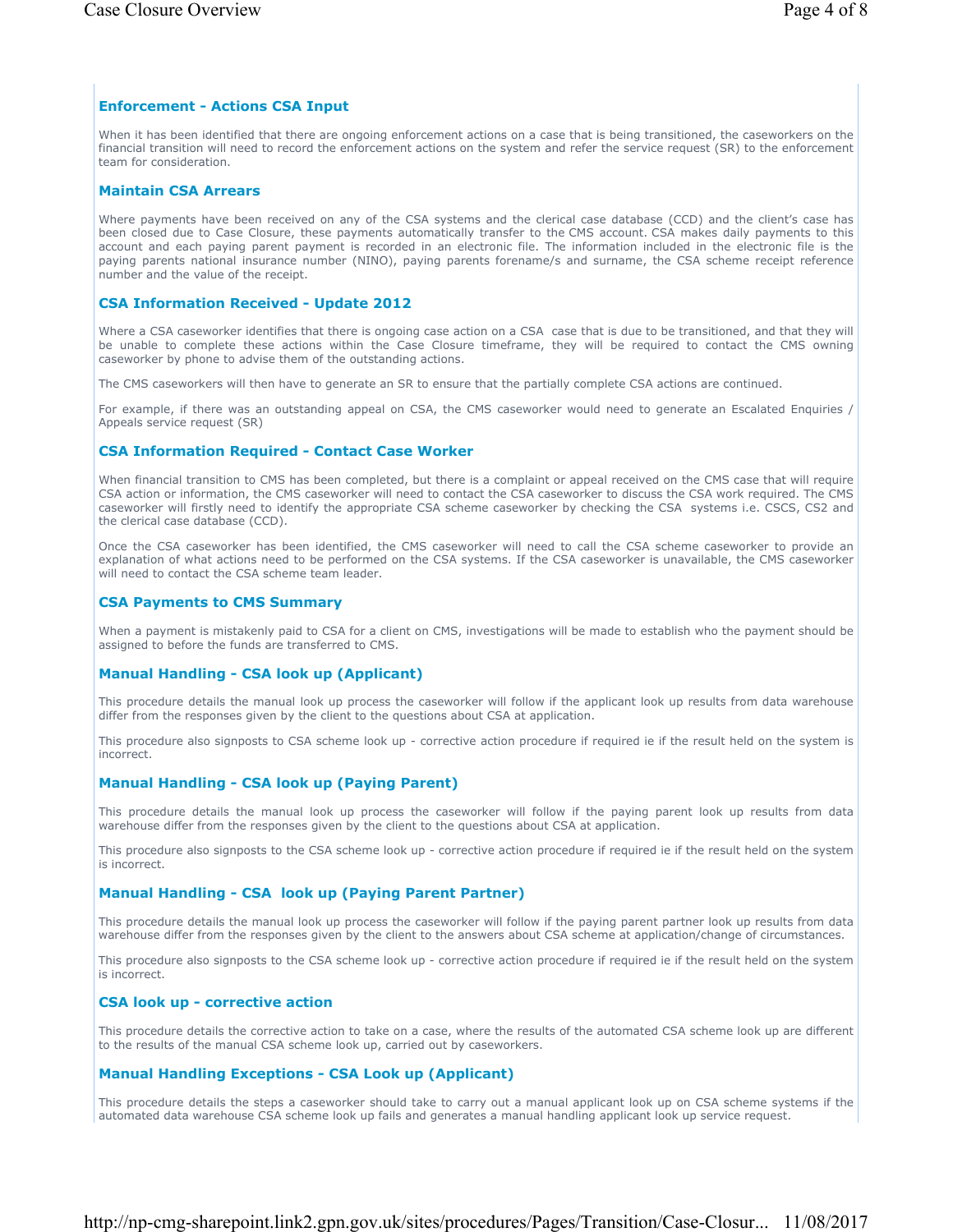## **Manual Handling Exceptions- CSA Look up (Paying Parent)**

This procedure details the steps a caseworker should take to carry out a manual paying parent look up on CSA scheme systems if the automated data warehouse CSA scheme look up fails and generates a manual handling paying parent service request.

## **Manual Handling Exceptions - CSA Look Up (Paying Parent Partner)**

This procedure details the steps a caseworker should take to carry out a manual handling paying parent partner look up on CSA scheme systems if the automated data warehouse CSA scheme look up fails and generates a manual handling paying parent partner service request.

## **Offline Calculation - Perform**

An offline calculation of the Paying parent maintenance liability is required when a case has been entered onto the new system as part of the Case Closure process, but the case contains outstanding maintenance calculations which were not completed on the CSA scheme systems. The details required to perform the offline calculation will be sent to the new scheme caseworker via a CSA scheme caseworker. This process will also be used if a client writes or telephones to query their CSA scheme arrears balance that is now held on CMS.

## 1993-2003 Scheme Case Closure Overview

# **CSA Case Closure Overviews**

The purpose of this overview is to provide the CMS caseworker with a high level summary of the actions the CSA caseworkers will be taking throughout the Case Closure process.

## **End CSA Liability Summary**

This procedure provides a high level overview of what actions CSA will take to end any ongoing liabilities on CSCS, CS2 or the Clerical Case Database (CCD). Most of these actions will be performed by CSA systems, although some notifications may need to be issued by CSA caseworkers.

## **CSA Case Cleanse Summary**

Before Case Closure can take place, CSA caseworkers will need to update and cleanse outstanding arrears before the case transfers to CMS. This includes contacting the Receiving parent to advise them their CSA case is closing, and to discuss whether they want their arrears collecting or if they are happy to write some / all of their arrears off. Once the arrears balance has been finalised by CSA, they will remove any automatic or manual inhibit flags, allowing the case to close therefore triggering Case Closure.

## **CSA - Inhibit Case Closure Summary**

There may be some exceptional circumstances where the CSA case is not ready for Case Closure, e.g. because there are outstanding enforcement or complaints activities which could significantly affect the CSA debt balance. The setting of a manual inhibit indicator will prevent the transition of any CSA arrears from taking place, and prevent the case from closing, so that the CSA activities can be completed. The decision to set and apply the manual inhibit indicator will be made by TLs and above.

## **CSA Case Closure Arrears Summary**

Before any case can be closed on CSA, an automated process applies a set of nine pre determined rules following the receipt of the LTR files from CMS. Depending on the outcome the debts will either be written off or written down (reducing the debt balance). The final debt balance will then be sent to CMS in a daily report.

## **CSA Case Closure Exceptions Summary**

There may be instances where Case Closure fails, such as the ending of CSA liability being unsuccessful. When this happens, the CSA systems will generate a failure report that will be used by specialist teams to determine the best way to resolve the issue.

For further information please refer to Policy, Law and Decision Making Guidance.



This procedure uses the terms receiving parent and paying parent.

The receiving parent is the parent who receives or who is expected to receive child maintenance, known as the parent with care (PWC) or person with care (PeWC) on the system and in legislation. The paying parent is the parent who pays or who is expected to pay child maintenance, known as the non resident parent (NRP) on the system and in legislation.

Edit this page to modify your web part content.

CMSL6300 Please confirm that you would like us to write off your arrears

Send PWC further arrears write off declaration form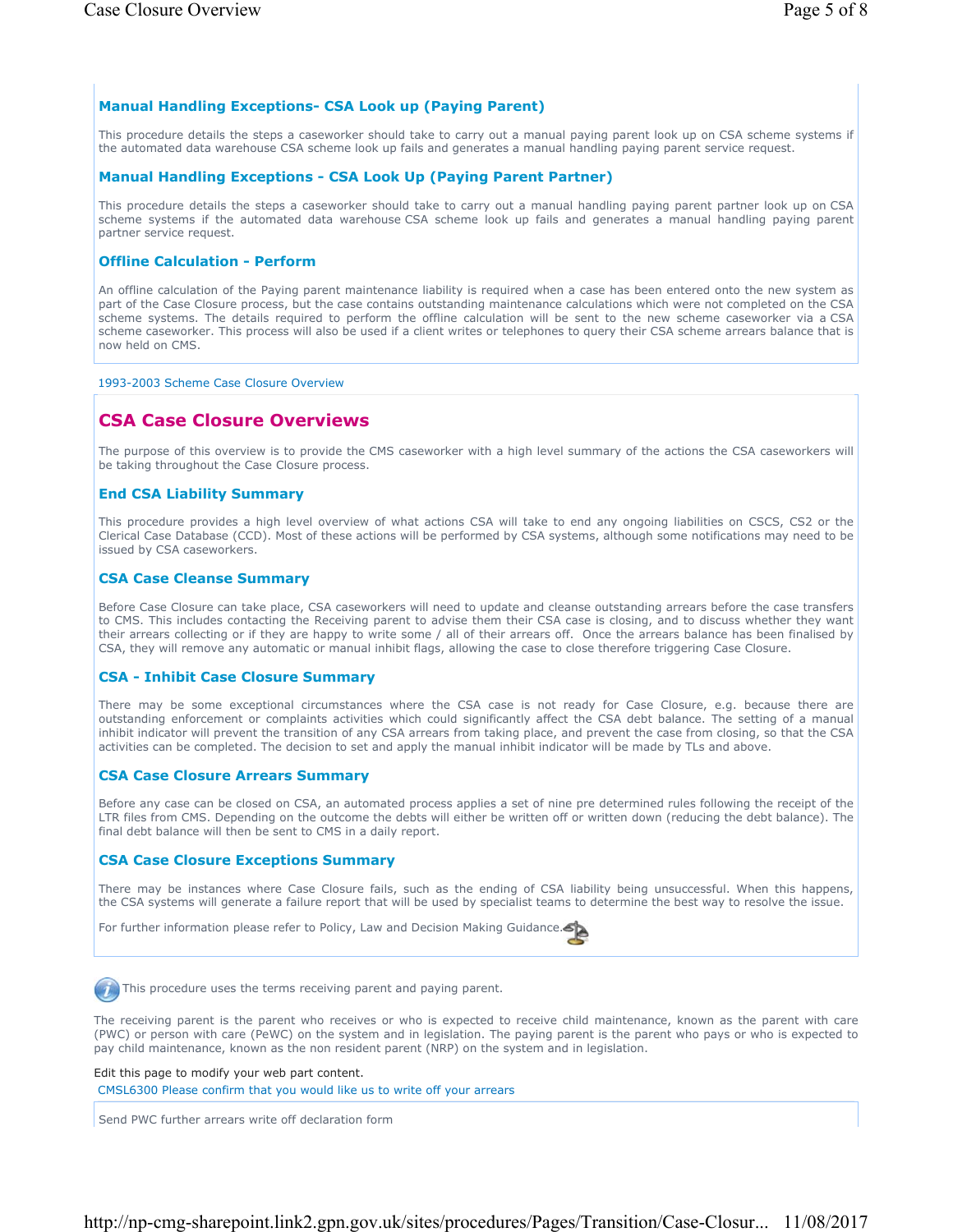Under the sub heading Please confirm that you would like us to write off your arrears, enter the arrears 'from' and 'to' dates.

#### CMSL6301 Important information about your child maintenance payments

Letters to Paying Parent to advise that the Legacy arrears are now being managed on the Future system and confirm the value of the arrears created

All fields in this letter are system generated, no manual intervention is required.

#### CMSL6302 Important information about your child maintenance payments

Letters to Receiving Parent to advise that the Legacy arrears are now being managed on the Future system and confirm the value of the arrears created.

All fields in this letter are system generated, no manual intervention is required.

CMSL6303 Important: Child maintenance is changing - you need to make a new arrangement

'First contact' case closure non-finance letter when case selected for proactive case closure – to Legacy NRP.

All fields in this letter are system generated, no manual intervention is required.

CMSL6304 Important: Child maintenance is changing - you need to make a new arrangement

'First contact' reactive case closure non-finance letter when case selected for reactive case closure – to Legacy NRP.

All fields in this letter are system generated, no manual intervention is required.

CMSL6305 Urgent: Your child maintenance arrangement will now end on End of Legacy Liability Date

'Reactive second contact' reactive case closure non-finance letter when case originally selected for proactive case closure but then becomes part of reactive case closure – to Legacy NRP.

All fields in this letter are system generated, no manual intervention is required.

CMSL6306 Reminder: You need to make a new child maintenance arrangement

''Reminder' case closure non-finance letter when case selected for proactive case closure– to Legacy NRP.

All fields in this letter are system generated, no manual intervention is required.

CMSL6307 Important information about your child maintenance case

'End of liability' case closure non-finance letter when child maintenance liability has ended – to Legacy NRP.

All fields in this letter are system generated, no manual intervention is required.

CMSL6308 Important: Child maintenance is changing - you need to make a new arrangement

'First contact' case closure non-finance letter when case selected for proactive case closure – to Legacy PWC.

All fields in this letter are system generated, no manual intervention is required.

CMSL6309 Important: Child maintenance is changing - you need to make a new arrangement

Important: Child maintenance is changing - you need to make a new arrangement.

All fields in this letter are system generated, no manual intervention is required.

CMSL6310 Urgent: Your child maintenance arrangement will now end on End of Legacy Liability Date

'Reactive second contact' reactive case closure non-finance letter when case originally selected for proactive case closure but then becomes part of reactive case closure – to Legacy PWC.

All fields in this letter are system generated, no manual intervention is required.

CMSL6311 Reminder: You need to make a new child maintenance arrangement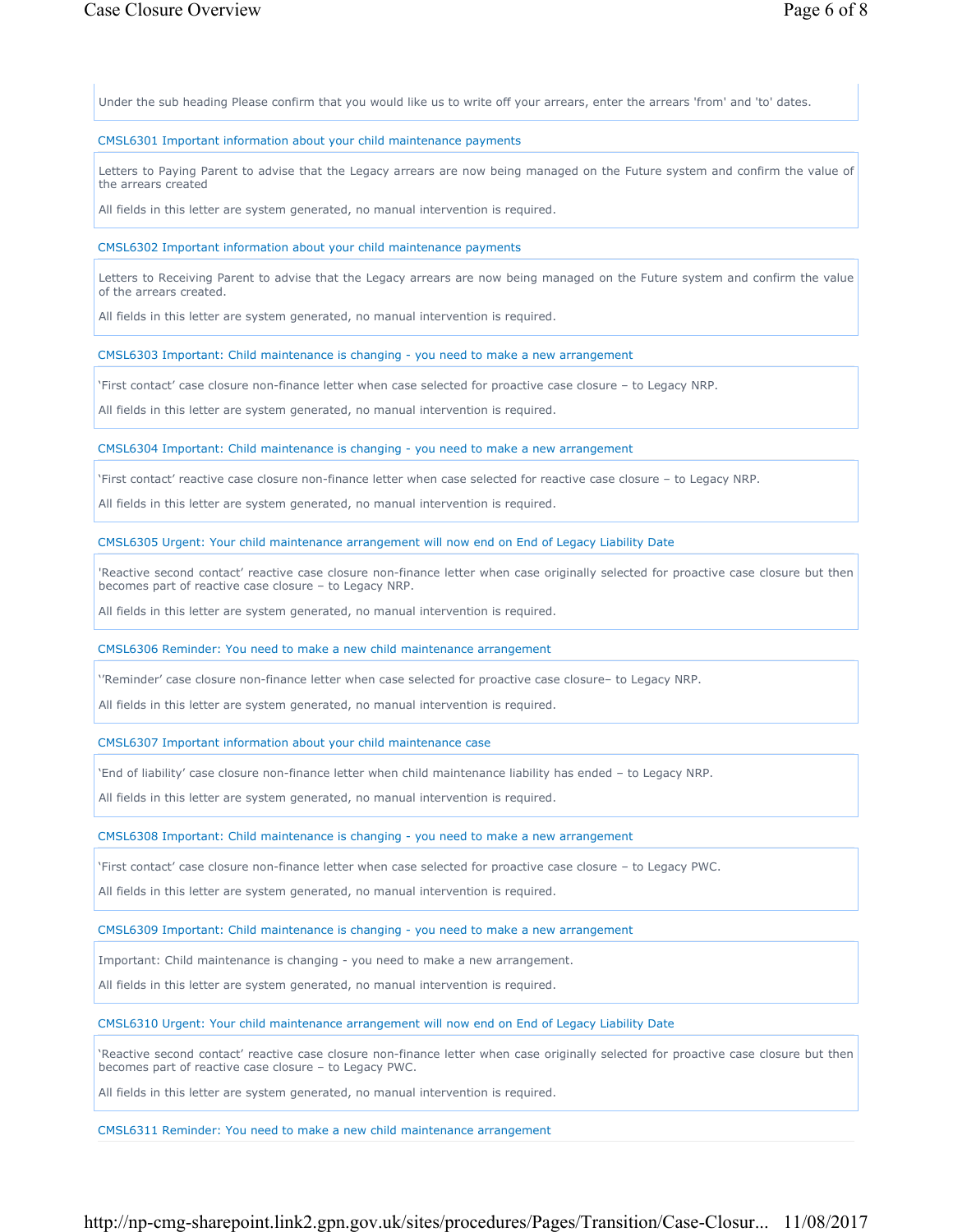'End of liability' case closure non-finance letter when child maintenance liability has ended – to Legacy PWC.

All fields in this letter are system generated, no manual intervention is required.

#### CMSL6313 We've sent some important information to you

'letter or leaflet reissue – to NRP or PWC.

All fields in this letter are system generated, no manual intervention is required.

#### CMSL6314 We've sent some important information to you

'Automated client rep letter or leaflet reissue – to client rep.

All fields in this letter are system generated, no manual intervention is required.

#### Related Items

CSA Case Cleanse - Summary

CSA Case Closure (Arrears) - Summary

CSA Information Required - Contact Caseworker

CSA Inhibit Case Closure - Summary

CSA Payments to CMS - Summary

CSA Case Closure Exceptions - Summary

Arrears (CSA) - Manually Add/Correct Balance

Manage Client Arrears Contact (CSA) - Summary

Arrears Only Case (CSA) - Set Up

Arrears - Manually Receive CSA Balance

Manual Arrears Report (CSA) - Process

DCA Arrears - Identify And Locate

End CSA Liability - Summary

Enforcement Actions (CSA) - Input

Enforcement/Liability Order Actions - Check CSA

Fast Track Legacy Arrears to CMS

Automated Financial Transition Arrears

Legacy Transition Request (LTR) - Summary

Liability Order (CSA) - Input

Maintain CSA Arrears

Manual Handling - CSA Look up Applicant

Manual Handling - CSA Look up Applicant - Paying Parent Partner

Manual Handling - CSA Look up Paying Parent

Manual Handling - Case Closure Case Data Capture Summary

Offline Calculation - Perform

Payments From CSA To CMS

Terminology Changes

Case Closure - Contingency

Transitioned Arrears - Reconcile

Reactive Case Closure - Invoke

Resolve Financial Transition Exceptions